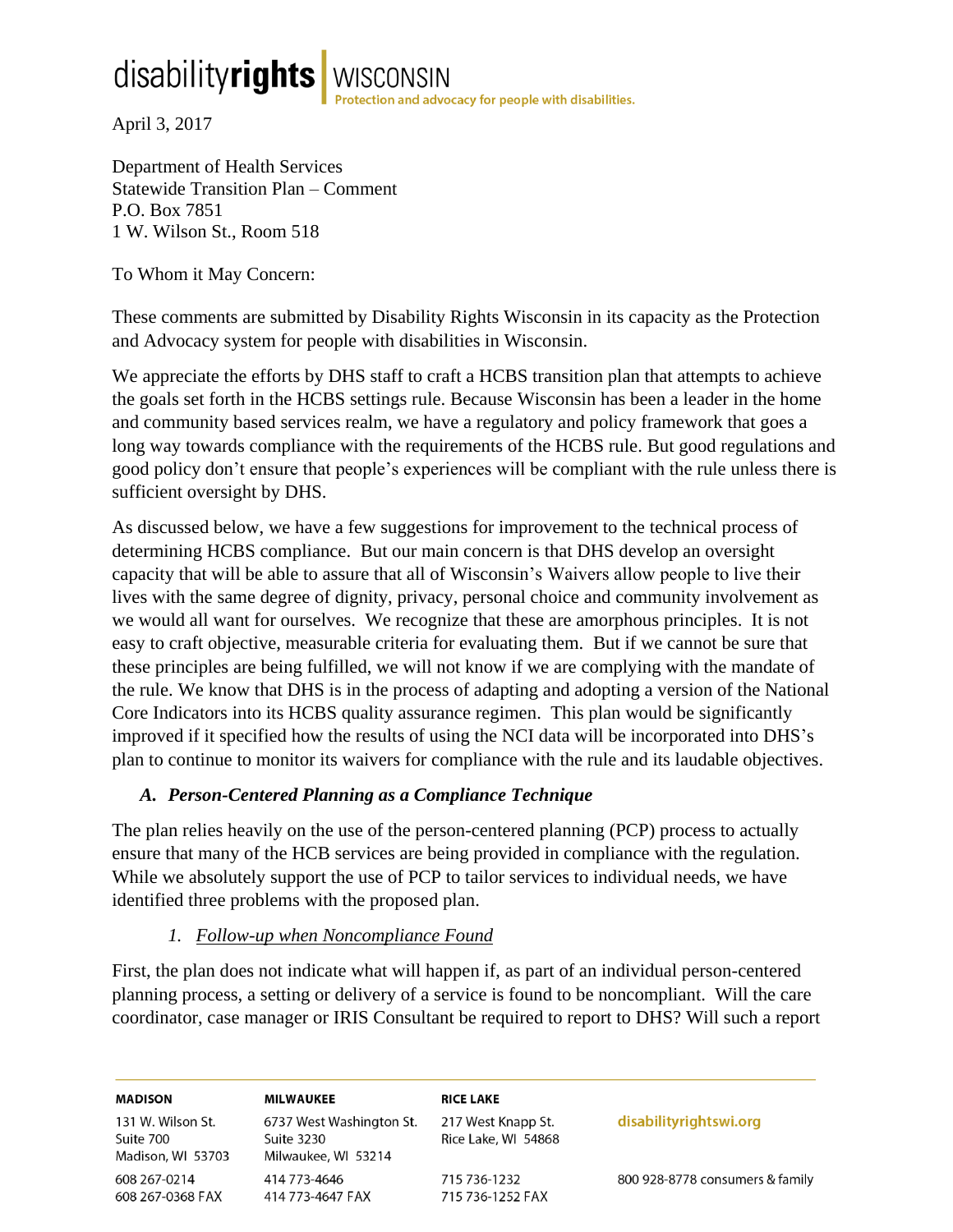DRW Comments to HCBS Transition Plan April 3, 2017 Page 2 of 5

trigger an onsite review? We assume that both will happen, but it needs to be spelled out in this plan.

## *2. Choice of Setting and Services*

Second, the draft plan correctly indicates that "choice of setting, choice of providers, preference for a private room or a roommate, and financial support for access to activities in the community" are matters that are determined by the participant and the care coordinator in the context of the person-centered plan. The section in the plan acknowledging this fact needs to be strengthened by mandating that all participants be given, at minimum, the choice of at least one community integrated provider for each service in the participant's plan. Failure to identify such a provider should result in a finding that the PCP process has failed to comply with the HCBS rule.

## *3. Ensuring the PCP Process is Not Used to Undermine the Rule*

Person Centered Planning permits plans to include one or more exceptions to HCBS settings rule: For example, a resident diagnosed with an eating disorder may not be given access to food throughout the day if his or her person-centered plan provides an exception to the relevant HCBS settings rule. CMS requires waiver agencies to document that any modification of the additional conditions must be supported by a specific assessed need and justified in the person-centered service plan. The plan must also Identify a specific and individualized assessed need; document the positive interventions and supports used prior to any modifications to the person-centered service plan; document less intrusive methods of meeting the need that have been tried but did not work; include a clear description of the condition that is directly proportionate to the specific assessed need; Include a regular collection and review of data to measure the ongoing effectiveness of the modification; include established time limits for periodic reviews to determine if the modification is still necessary or can be terminated; include informed consent of the individual; and include an assurance that interventions and supports will cause no harm to the individual. See 42 CFR sec. 441.301 (c) (4)(xiii). A system of monitoring of these cases by the SMA should be described in this plan in order to prevent waiver agencies from circumventing the regulations by use of exceptions to the person-centered plan.

## *4. Changes to Service Authorization Methodology and PIHP (MCO) Contract*

Third, the authority often cited for why this process will result in HCBS rule compliance is the pamphlet "Being a Full Partner in Family Care." This pamphlet is neither a regulation, formal policy nor a contract provision. It is an informational pamphlet only. PIHPs (in Wisconsin, "MCOs") are concerned with contract compliance, not adherence to aspirational statements in informational material. When a PIHP is considering which service or services it will authorize to meet the person's outcomes, it uses the "Resource Allocation Decision Method" (RAD). The RAD is discussed in Article V, Section K. of the PIHP contract. It is within that process that the care team and the member decide which services the member will actually receive. Within that process the integrative nature of *residential* services is a specific consideration, albeit an equivalent consideration to "cost effectiveness." It is not a specific criterion for any other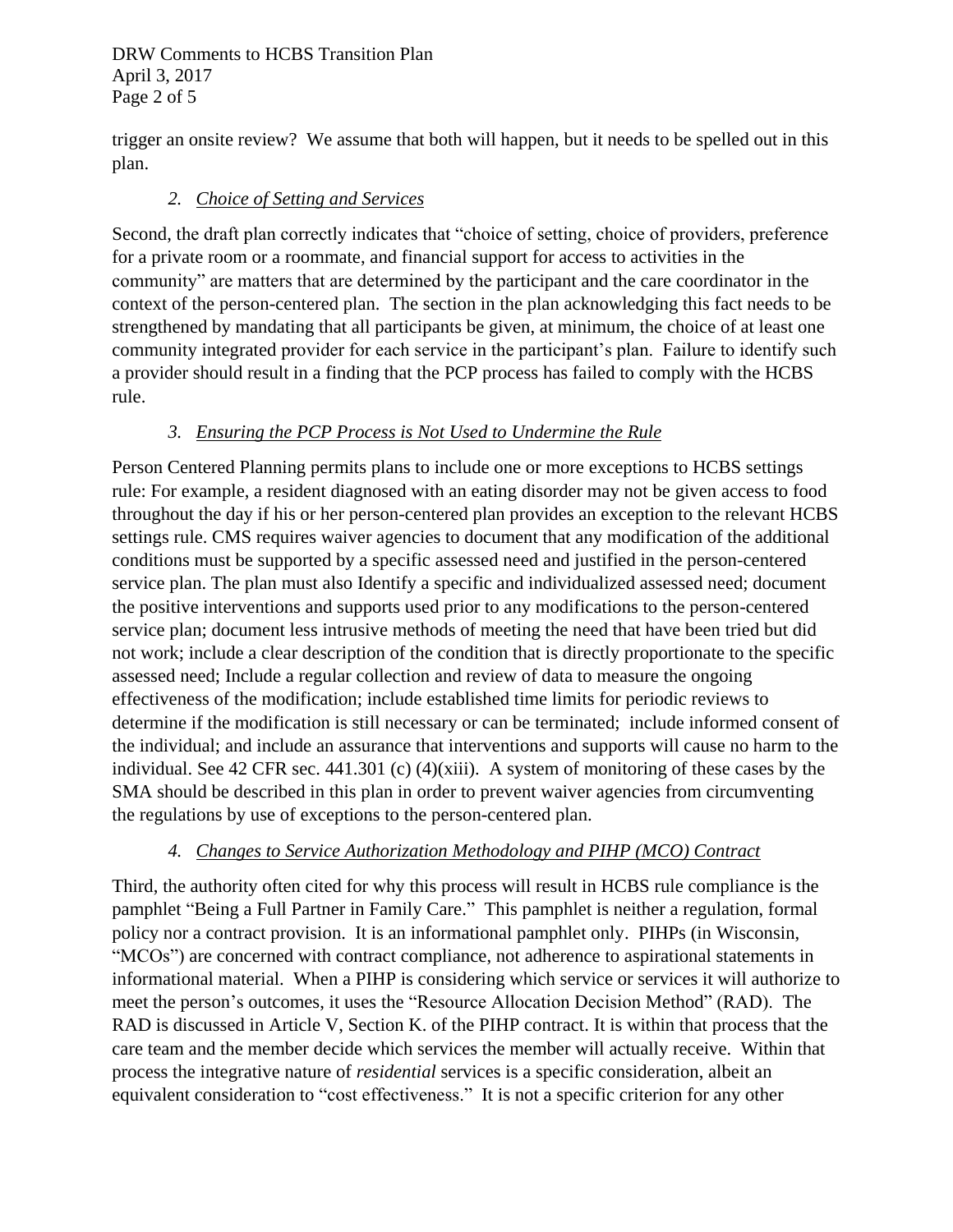DRW Comments to HCBS Transition Plan April 3, 2017 Page 3 of 5

service. See PIHP Contract, Art. V. K. 2.(c). In this regard, the Wisconsin system is noncompliant with the HCBS rule. In practice, the absence of an "integration mandate" for nonresidential services results in integration being an inferior consideration to the consideration of cost effectiveness. We believe, to comply with the HCBS rule, that the integrated nature of the service should be elevated to the primary consideration in the RAD process, for both residential and nonresidential services. Cost effectiveness should only become relevant if alternative means of meeting the member's outcome are equally integrative.

As an example, DHS encourages PIHPs to enter into "scope of services" agreements with residential providers that essentially require the residential provider to provide additional, nonresidential HCB services to their tenant/member. Typically, these agreements require the provider to also furnish transportation, day services, daily living skills training and/or sometimes employment. The PIHP may increase, somewhat, the rate it pays the provider to also furnish these additional services. But the small rate increase is insufficient to allow the residential provider to hire outside providers deliver them. Instead, the provider uses onsite facilities and existing staff to deliver them. The RAD process typically finds them to be sufficient to meet the member's outcomes, so long as they superficially meet the aim of community integration. In practice, the bundling of those services results in the person being isolated in his/her residential placement. Day services, daily living skills training and employment services are provided onsite at the residential placement. The provider saves on transportation costs because it doesn't take the person anywhere. It saves on personnel costs by having its regular residential staff provide the other services in addition to their residential care duties. The member's individual preferences and choice are less likely to be honored, and frequency of services suffers. We believe that use of these "scope of services" contracts creates a direct contradiction to the HCBS rule.

The HCBS transition plan should acknowledge that, for the services DHS considers the PCP process to be the failsafe guarantor of the HCBS rule, it will be amending the RAD service authorization process and specifically elevating the importance of HCBS rule compliance in the process. At a minimum, it will clarify that the integrative nature of the proposed service is a superior consideration to that of cost-effectiveness. These changes should be made to Article V, section K. of the PIHP contract. Specific cross-reference to the HCBS rule and a requirement that all providers and PIHPs comply with it, should be added to the same contract section.

### *B. Review and Validation of Self-assessments: P. 12*

We are pleased to see that DHS will be conducting on-site validation reviews of a representative sample of settings that have self-assessed as being in full compliance with the HCBS rule. Two important items are, however, missing from the proposal.

First, the proposal needs to explain what it considers to be a "representative" sample size. The sample must be sufficient to ensure that DHS is obtaining an accurate picture regarding the accuracy of the self-assessment process.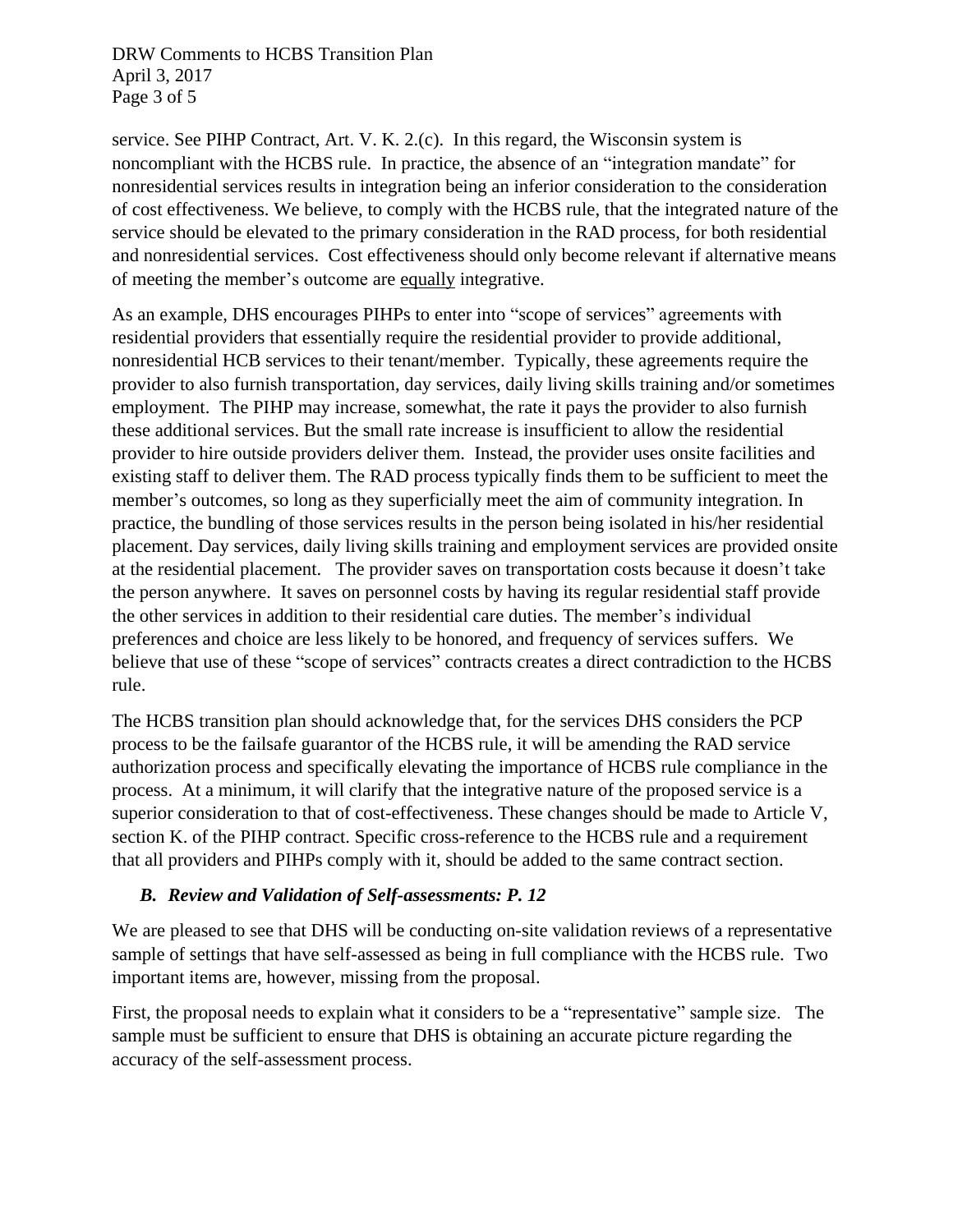DRW Comments to HCBS Transition Plan April 3, 2017 Page 4 of 5

Second, the proposal lacks an explanation of what will happen if it is found that a significant percentage of the randomly sampled settings incorrectly self-assessed as being in compliance. Ideally the plan should identify how specific percentages of incorrect self assessments will impact future DHS action. From our standpoint, if 5% or more of the self assessments are found to have incorrectly self-assessed, then there is a significant problem with the self-assessment process and further examination is required. The level of that examination would depend on the percentage of incorrect self-assessments discovered. For instance, if between 5 and 20% of the sample indicated an incorrect self-assessment, the plan might say that DHS would immediately expand the sample size to determine if such a pattern of incorrect self-assessment stayed the same, fell or rose. If it stayed the same or rose, the self-assessment process should be deemed invalid. If the initial percentage was 21% or higher the process should be immediately deemed invalid. If the self-assessment process is deemed invalid the plan should then require that all settings that self-reported as complying be subject to heightened, on-site scrutiny. Obviously, DHS can determine the thresholds it wishes to apply, but some clear criteria should be identified.

#### *C. Monitoring Compliance in the IRIS Program: P. 16*

In the explanation of how DHS will monitor IRIS compliance the proposal says "the SMA may use a third-party entity to review and verify compliance beyond that documented by the regulatory entities described above. The SMA may also use state oversight staff or engage a third party for monitoring of entities that are not currently regulated." We are concerned with this section's use of the term "may" rather than "shall" or "will" (which are the terms used elsewhere in the plan). As written, this section indicates indecision on the part of DHS as to how it will monitor IRIS compliance and includes the possibility that it will not monitor IRIS at all. We assume that was not DHS's intent. At this late date, indecision is not an option. This section needs to specify the plan for monitoring the IRIS program.

#### *D. Consumers Need to be Part of Ongoing Compliance Effort*

The Plan states that education and surveys of potential residents, their families and others who support them, will be done. Consumer education is critical to ensuring the success of the regulations. DRW also recommends focus groups consisting of residents to inform the state of how the HCBS rules are being implemented. In addition, there should be a procedure for residents, guardians and others to file complaints when rights ensured by the HCBS rules are violated.

### *E. Clustering*

A major community integration problem that has developed in Wisconsin that was not specifically contemplated in the HCBS settings rule relates to the clustering of AFHs and small CBRFs. This occurs when one provider purchases or rents a group of properties in close proximity to each other (i.e. next to one another or on the same cul de sac) and then populates all of them with HCBS Waiver recipients. Typically, the residents of these homes are people with developmental disabilities. This geographic arrangement permits the provider to easily deploy staff to any of the homes as circumstances may require and allows it to more easily transport